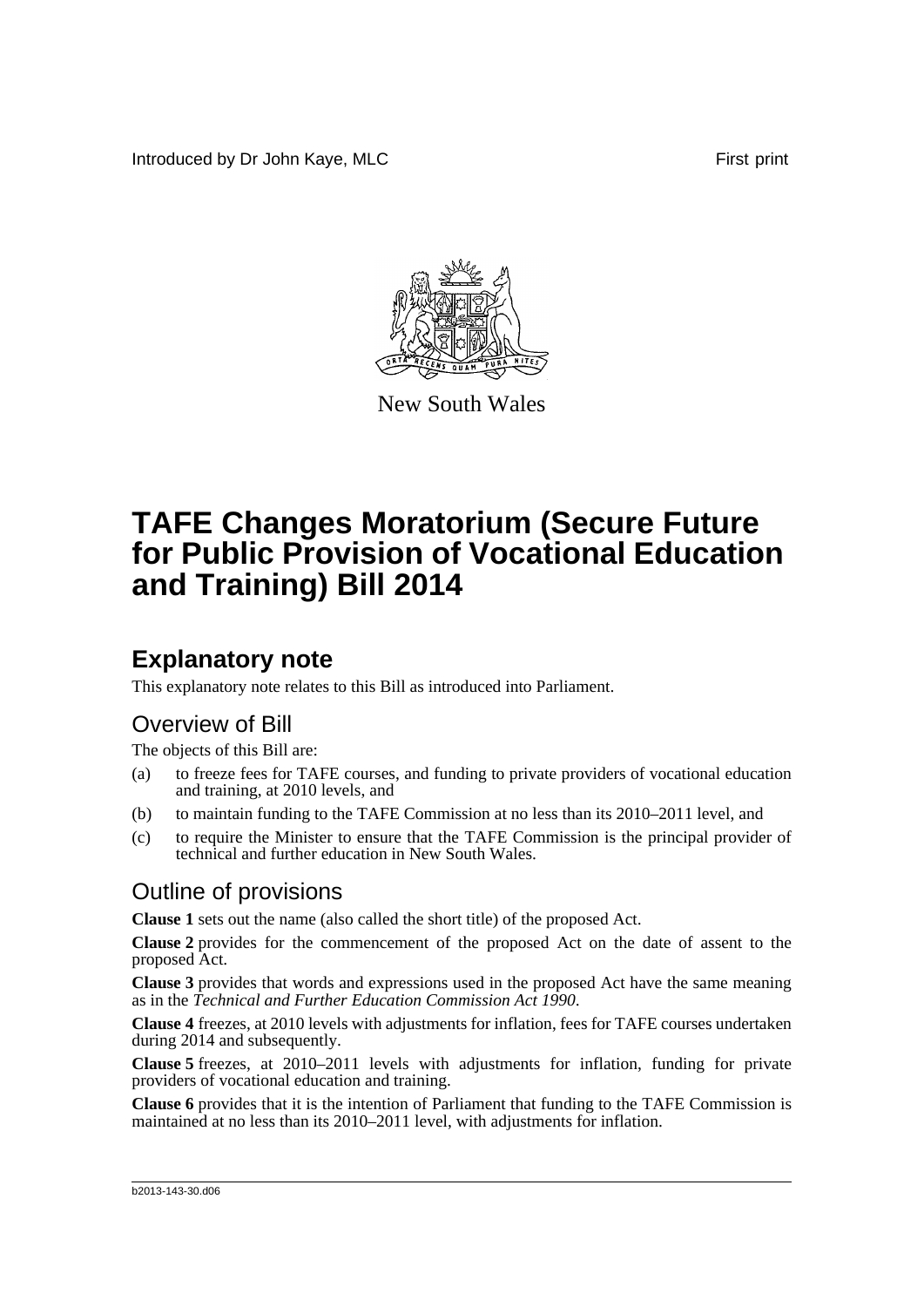TAFE Changes Moratorium (Secure Future for Public Provision of Vocational Education and Training) Bill 2014 [NSW] Explanatory note

**Clause 7** requires the Minister to ensure that the TAFE Commission is the principal provider of technical and further education in New South Wales. In doing so, any government policy that is likely to increase competition with the TAFE Commission in the provision of vocational education and training is not to proceed.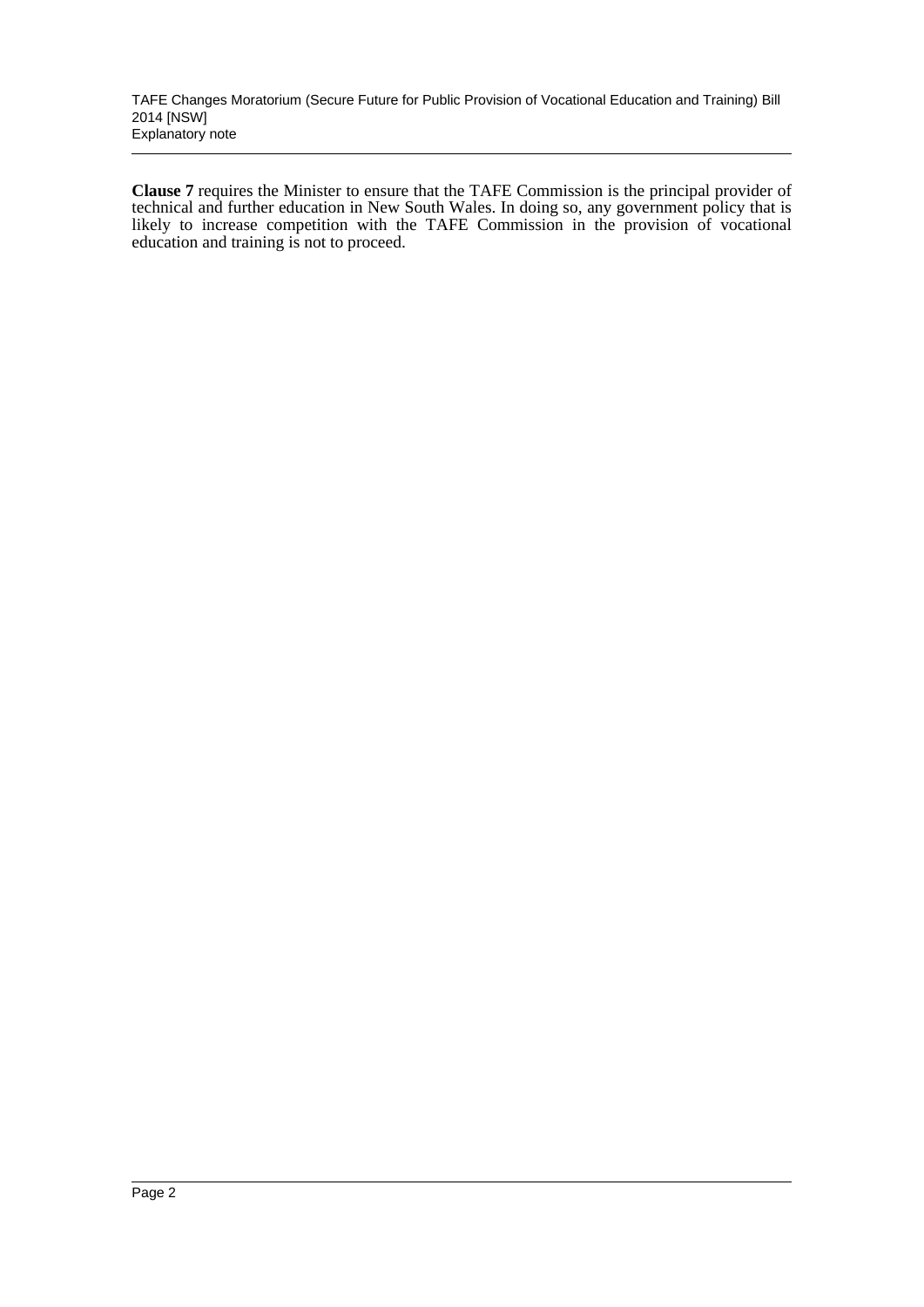Introduced by Dr John Kaye, MLC First print



New South Wales

# **TAFE Changes Moratorium (Secure Future for Public Provision of Vocational Education and Training) Bill 2014**

## **Contents**

|   |                                                                  | Page          |
|---|------------------------------------------------------------------|---------------|
|   |                                                                  |               |
|   | Name of Act                                                      | 2             |
| 2 | Commencement                                                     | 2             |
| 3 | Interpretation                                                   | 2             |
| 4 | Fees for TAFE courses frozen to 2010 levels                      | $\mathcal{P}$ |
| 5 | Funding for private providers frozen to 2010–2011 levels         | 2             |
| 6 | Protection of TAFE funding                                       | 2             |
|   | TAFE to be principal provider of technical and further education | 2             |
|   |                                                                  |               |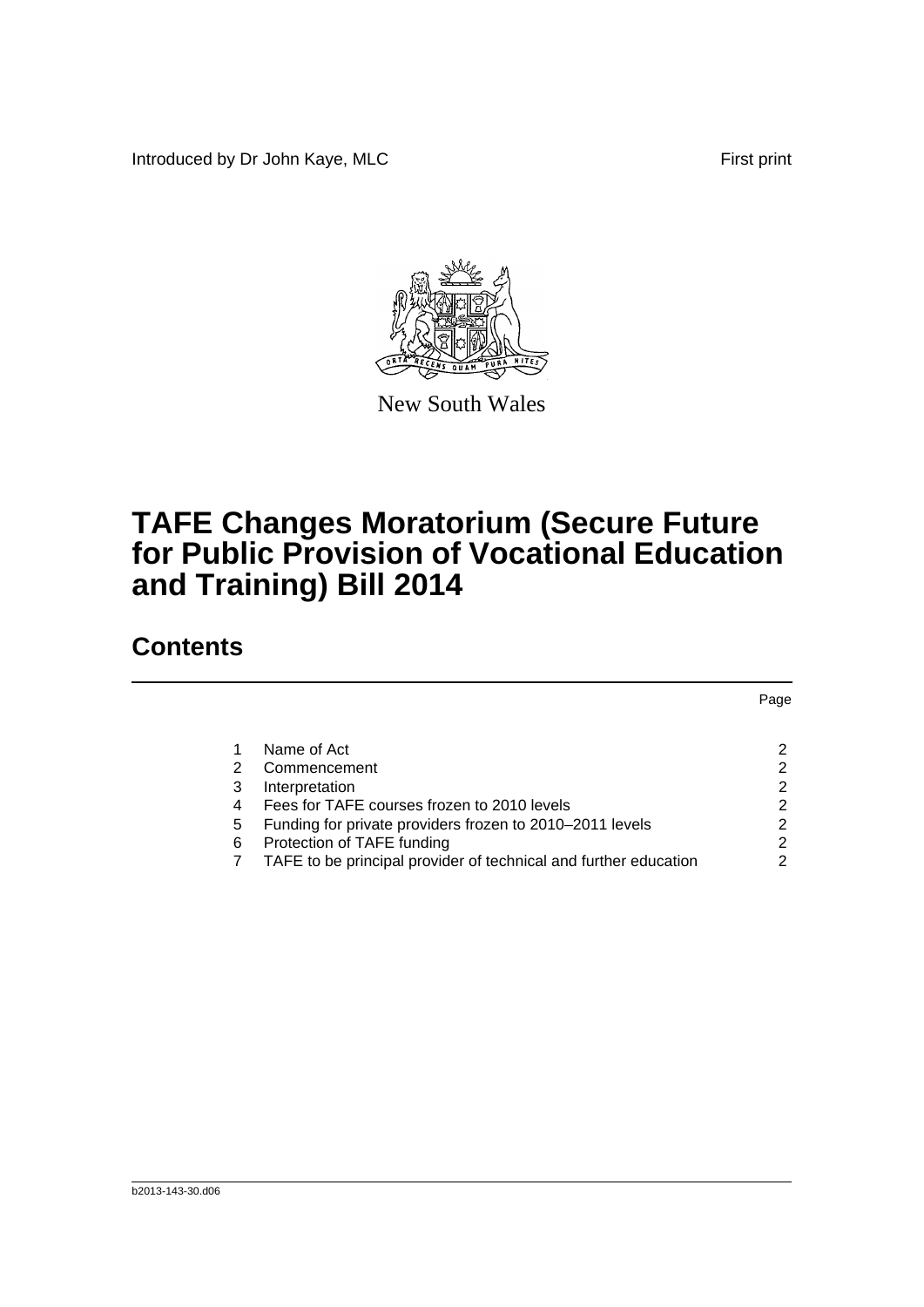

New South Wales

# **TAFE Changes Moratorium (Secure Future for Public Provision of Vocational Education and Training) Bill 2014**

No , 2014

#### **A Bill for**

An Act to secure the public provision of vocational education and training by reducing TAFE fees and charges, guaranteeing certain levels of TAFE staffing and resources and imposing a moratorium on the proposed "Smart and Skilled" competitive vocational educational training market; and for other purposes.